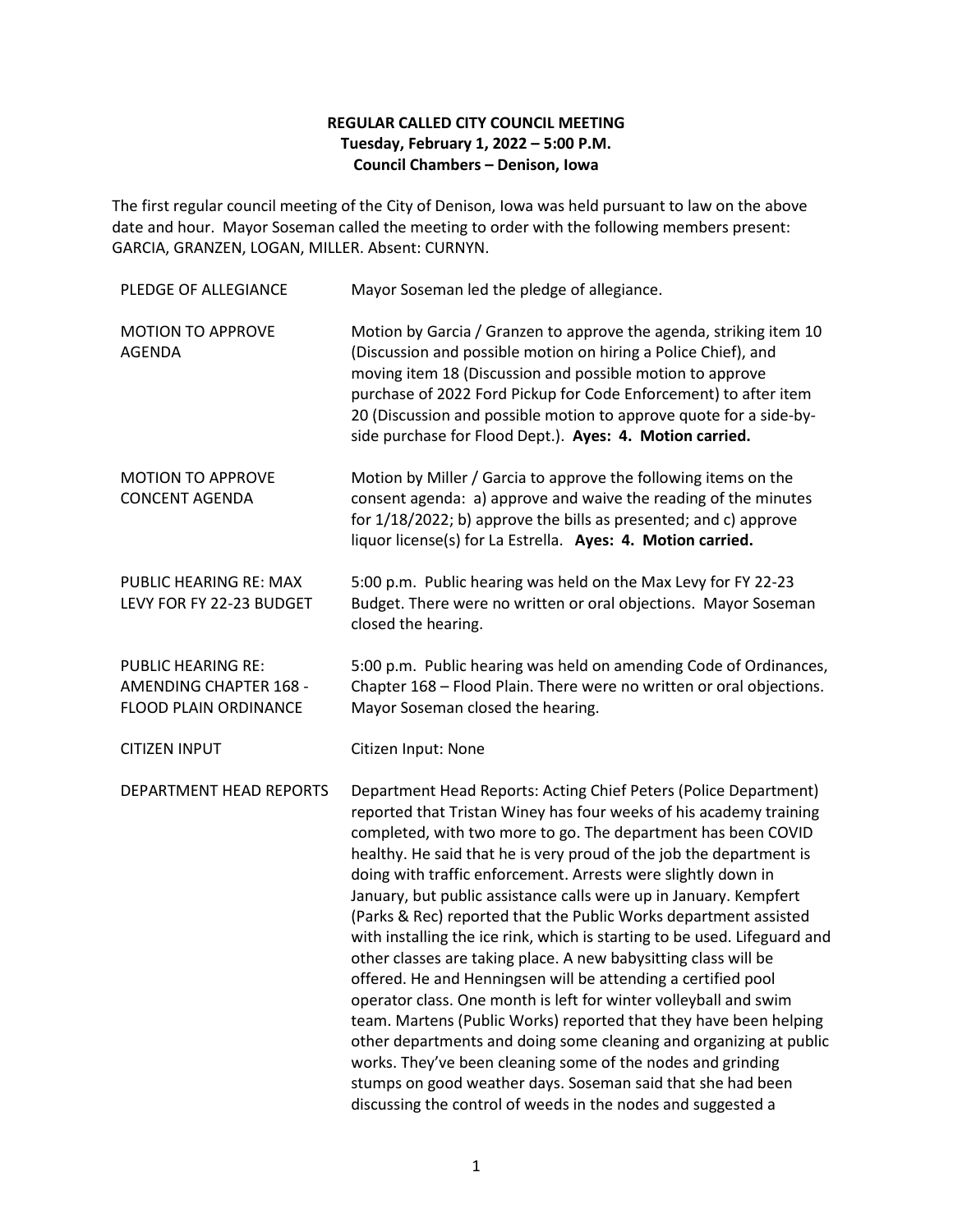| DEPARTMENT HEAD REPORTS<br><b>CONTINUED</b>                                                                             | product that may help. Martens will look into it. Snowgren (Fire<br>Department) reported that 40 hydrant converters have been<br>installed and they are working on installing more. SCBA testing was<br>completed with upgrades to SCBA and facemasks. They had a class<br>on traffic management during events. The department completed a<br>controlled burn at the shooting range for the Sheriff's Department.<br>Walley (Library) was unable to attend due to short staffing at the<br>library, but reported to Crawford that all is well at the library except<br>for staffing shortages. |
|-------------------------------------------------------------------------------------------------------------------------|------------------------------------------------------------------------------------------------------------------------------------------------------------------------------------------------------------------------------------------------------------------------------------------------------------------------------------------------------------------------------------------------------------------------------------------------------------------------------------------------------------------------------------------------------------------------------------------------|
| <b>MOTION TO APPROVE</b><br>RESOLUTION 2022-9<br><b>AUTHORIZING ISSUANCE OF</b><br>SERIES 2022 BONDS                    | Motion by Garcia / Miller to approve Resolution 2022-9 authorizing<br>issuance of Series 2022 Bonds. Ayes: 4. Motion carried.                                                                                                                                                                                                                                                                                                                                                                                                                                                                  |
| <b>MOTION TO APPROVE</b><br>RESOLUTION 2022-10 MAX<br>LEVY FOR FY 22-23 BUDGET                                          | Motion by Miller / Granzen to approve Resolution 2022-10<br>approving Max Levy for FY 22-23 Budget. Ayes: 4. Motion carried.                                                                                                                                                                                                                                                                                                                                                                                                                                                                   |
| <b>MOTION TO APPROVE</b><br>RESOLUTION 2022-11 APP<br>FOR REGION XII STBG<br>PROGRAM                                    | Motion by Logan / Garcia to approve Resolution 2022-11 approving<br>application for Region XII STBG program. Ayes: 4. Motion carried.                                                                                                                                                                                                                                                                                                                                                                                                                                                          |
| <b>MOTION TO APPROVE</b><br>RESOLUTION 2022-12 GRANT<br><b>AGREEMENT FOR PHASE 3,</b><br><b>STAGE 2 AIRPORT PROJECT</b> | Motion by Garcia / Miller to approve Resolution 2022-12 approving<br>grant agreement for Phase 3, Stage 2 airport project. Ayes: 4.<br><b>Motion carried.</b>                                                                                                                                                                                                                                                                                                                                                                                                                                  |
| <b>ADOPTED ORDINANCE #1545</b><br>AMENDING ORDINANCE<br>CHAPTER 168 - FLOOD PLAIN<br><b>REGULATIONS</b>                 | Ordinance #1545 was introduced amending Chapter 168 of Code of<br>Ordinances to update flood plain regulations. Motion by Miller /<br>Garcia to waive the 2 <sup>nd</sup> & 3 <sup>rd</sup> readings. Ayes: 4. Motion carried.<br>Motion Miller / Garcia that Ordinance #1545 is adopted. Ayes: 4.<br><b>Motion carried.</b>                                                                                                                                                                                                                                                                   |
| MOTION TO APPROVE 1ST<br><b>READING OF ORDINANCE</b><br><b>AMENDING CHAPTER 17</b>                                      | Motion by Miller / Garcia to approve $1st$ reading of Ordinance<br>amending Chapter 17, Council Pay. Ayes: 4. Motion carried.                                                                                                                                                                                                                                                                                                                                                                                                                                                                  |
| <b>MOTION TO APPROVE</b><br><b>PURCHASE OF 2022 F-150</b><br>PICKUP FROM CHAMPTION<br><b>FORD</b>                       | Motion by Garcia / Logan to approve the purchase the 2022 F-150<br>4x4 pickup for \$32,400 from Champion Ford. Ayes: 4. Motion<br>carried.                                                                                                                                                                                                                                                                                                                                                                                                                                                     |
| <b>MOTION TO APPROVE</b><br>PURCHASE OF 2022 F-15 4X4<br><b>SUPERCAB PICKUP FROM</b><br><b>CHAMPION FORD</b>            | Motion by Logan / Garcia to approve purchase of a 2022 F-150 4x4<br>SuperCab pickup for \$42,800 from Champion Ford for the flood<br>department. Ayes: 4. Motion carried.                                                                                                                                                                                                                                                                                                                                                                                                                      |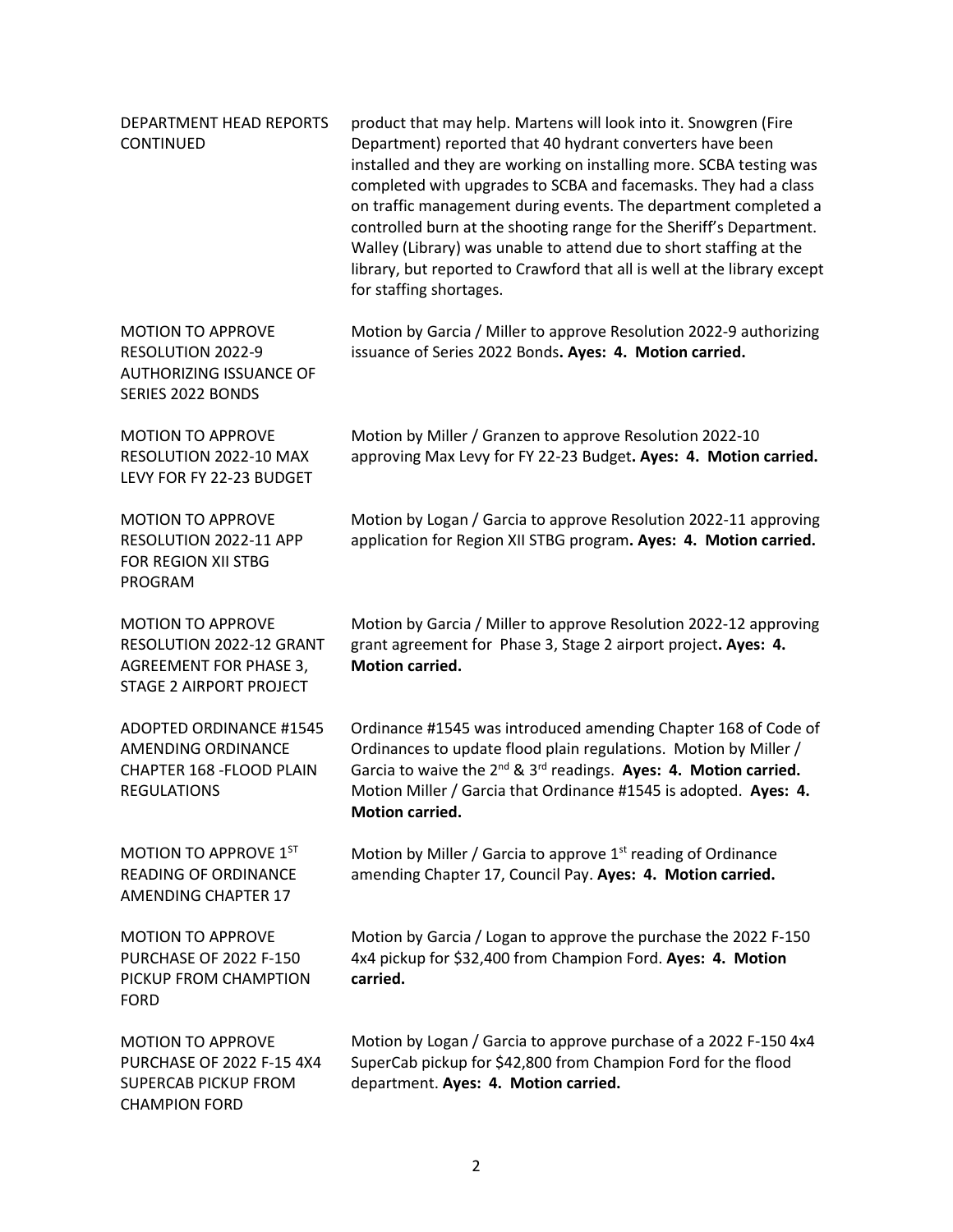| DISCUSSED PURCHASE OF A<br>SIDE BY SIDE FOR FLOOD DEPT<br>VS USING THE FIRE DEPT'S.<br>NO ACTION TAKEN.              | Council discussed the purchase of a side by side for the flood<br>department. Instead of purchasing a new one, Snowgren suggested<br>that the flood department be allowed to use the fire department's<br>side by side when necessary, since neither department needs to use<br>the side by side on a continuous basis. Council consensus was that<br>because it's all city-owned property, having flood use the fire<br>department's side by side would be a better solution at this point<br>instead of purchasing a new piece of equipment. No action taken. |
|----------------------------------------------------------------------------------------------------------------------|-----------------------------------------------------------------------------------------------------------------------------------------------------------------------------------------------------------------------------------------------------------------------------------------------------------------------------------------------------------------------------------------------------------------------------------------------------------------------------------------------------------------------------------------------------------------|
| DISCUSSED PURCHASE OF A<br>2022 FORD PICKUP FOR CODE<br>ENFORCEMENT. WILL PUT IN<br>FY22-23 BUDGET.                  | Council discussed the purchase of a 2022 Ford pickup for code<br>enforcement. Council consensus was that no purchase is needed at<br>this time because it was not budgeted. They suggested that the City<br>tries to put it into the FY 22-23 budget. No action taken.                                                                                                                                                                                                                                                                                          |
| <b>MOTION TO APPROVE REGION</b><br>XII ANNUAL REQUEST FOR<br><b>CONTRIBUTION TO THE</b><br><b>HOUSING TRUST FUND</b> | Motion by Miller / Logan to approve Region XII annual request for<br>contribution in the amount of \$2,000 to the Housing Trust Fund for<br>FY 22-23. Ayes: 4. Motion carried.                                                                                                                                                                                                                                                                                                                                                                                  |
| <b>ITEM 22 TABLED</b>                                                                                                | Item 22 regarding the frequency for requesting bids for<br>property/casualty/work comp insurance was tabled.                                                                                                                                                                                                                                                                                                                                                                                                                                                    |
| THE CITY BUILDING<br><b>ORDINANCES WILL BE</b><br><b>UPDATED AND BROUGHT</b><br><b>BACK FOR COUNCIL REVIEW</b>       | Crawford explained that the city's building ordinances are now using<br>the 2009 International Building Code. Chris Flattery, Building<br>Inspector, is in the process of reviewing our building code and would<br>like to update our ordinances to reflect the 2018 and/or 2020<br>International Building Code. Council directed Crawford to work with<br>Flattery in updating the codes, then bring the changes to Council for<br>review. No action taken.                                                                                                    |
| <b>DISCUSSION REGARDING</b><br>LEASE OF IMPOUND LOT TO<br><b>ROGER WADERICH</b>                                      | The lease of the impound lot to Roger Waderich was discussed.<br>Waderich and Peters walked through the building and decided that<br>half could be partitioned to allow for police-only access to storage.<br>An inside place for storing vehicles to be used for evidence was also<br>discussed. Council directed Crawford to work with City Attorney<br>Matt Brick on a lease for this property.                                                                                                                                                              |
| <b>MAYOR'S REPORT</b>                                                                                                | Mayor Report: Soseman reported that a Wellness Committee task<br>force met with representatives from the YMCA last week and will<br>have a meeting Wednesday evening. The Uptown Improvement<br>Committee will meet Thursday. She also mentioned that she will be<br>helping judge the FFA Subdistrict contest in Denison on February 9.                                                                                                                                                                                                                        |
| <b>CITY MANAGER REPORT</b>                                                                                           | City Manager Report: Crawford reported that the audit on Highway<br>59 South turn construction is almost completed. He is busy working<br>on reports for various construction projects. Council and community<br>members will be meeting with our City Manager search consultant<br>on February 11.                                                                                                                                                                                                                                                             |